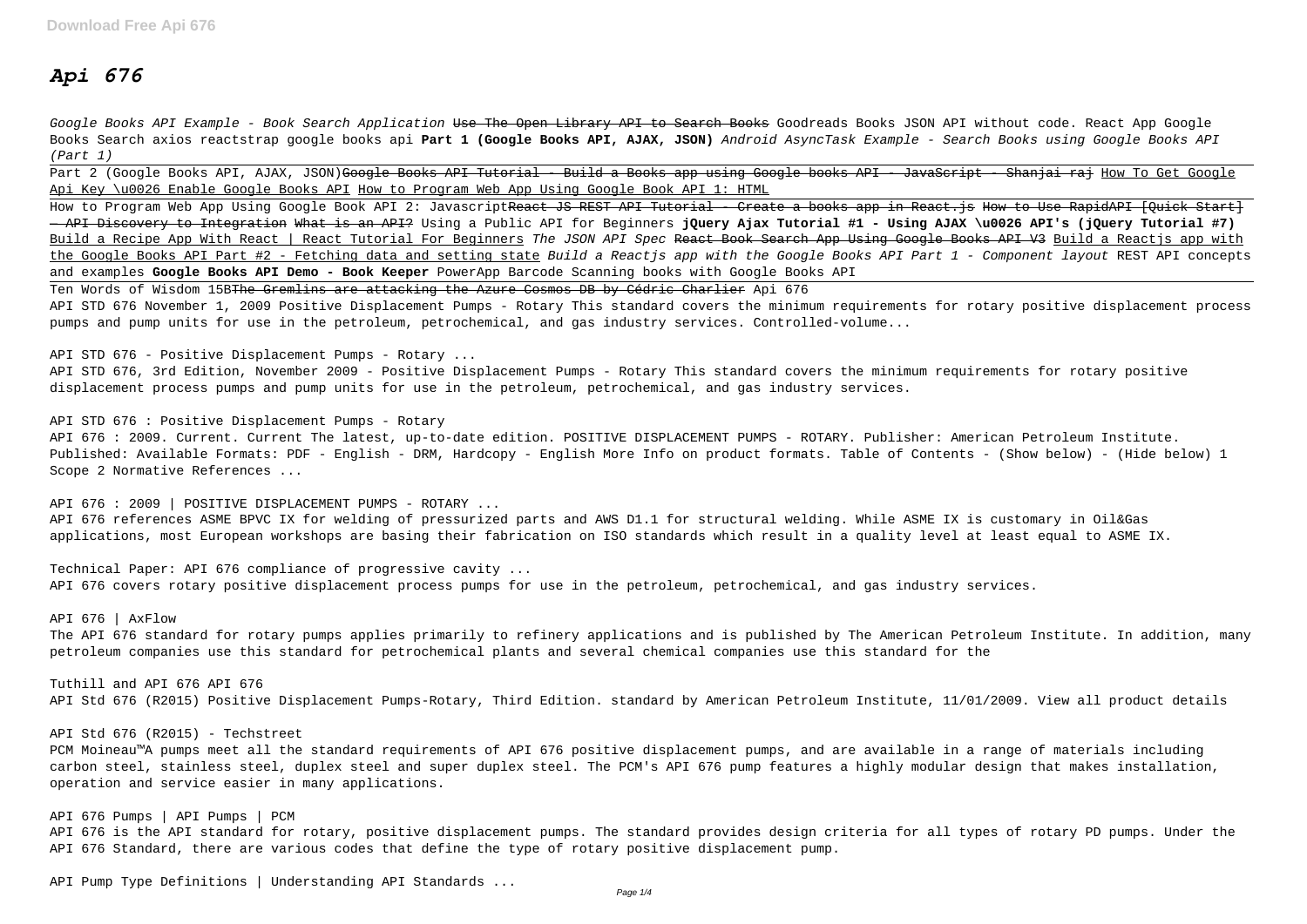API Pumps Our API pumps are designed for the oil, gas and petrochemical markets. We offer seven different ranges of pumps that meet the requirements of the American Petroleum Institute - gear pumps to API 676, conventionally sealed centrifugal pumps to API 610, magnet drive centrifugal pumps to API 685 and metering pumps that meet the performance requirements of API 675.

### API pumps 610, 675, 676 & 685 - Michael Smith Engineers

API's Standards Committees are made up of subcommittees and task groups comprised of industry experts who develop API standards. These groups identify the need, then develop, approve, and revise standards and other technical publications. New projects must be justified by valid business and safety needs. The standards-writing subcommittees and task groups are open to representatives of ...

Standards Committees - American Petroleum Institute

As per API 676, there is no insistence of the External pressure relief valve but asked to have a safety system like PCV or pressure limiting valve.. Vendors are giving internal relief valve inside the pump.

API 686 is written such that it can be used as a contractual document between an owner company and an engineering and construction (E&C) contractor. The major benefit is that it provides a detailed scope of supply for

Recommended Practice for Machinery Installation and ...

API-Series We manufacture Rotary Lobe Positive Displacement Pumps having an output range from 8 gpm to 2500 gpm with up to 175 PSI pressure capacity. They are compliant with API 676 standards in all respects except the seals.

API 676 Compliant Pumps, LobePro Rotary Pumps

Capacity and pressure ranges for Netzsch API-676 Screw Multiphase Pumps are for low to high flows and low to high pressures ? Flow rate up to 2500 m<sup>3</sup>/h ? Pressure rate up to 100 bar ? Viscosities up to 200.000 cSt ? Temperature up to 300 ºC. CHARACTERISTICS ? Self-priming ? Good suction capability ? Continuous flow with low pulsation

The American Petroleum Institute (API) is the only national trade association that represents all aspects of America's oil and natural gas industry. Our more than 600 corporate members, from the largest major oil company to the smallest of independents, come from all segments of the industry.

Google Books API Example - Book Search Application <del>Use The Open Library API to Search Books</del> Goodreads Books JSON API without code. React App Google Books Search axios reactstrap google books api **Part 1 (Google Books API, AJAX, JSON)** Android AsyncTask Example - Search Books using Google Books API (Part 1)

Part 2 (Google Books API, AJAX, JSON)<del>Google Books API Tutorial - Build a Books app using Google books API - JavaScript - Shanjai raj How To Get Google</del> Api Key \u0026 Enable Google Books API How to Program Web App Using Google Book API 1: HTML

API

How to Program Web App Using Google Book API 2: JavascriptReact JS REST API Tutorial - Create a books app in React. is How to Use RapidAPI [Quick Start]

API 676 - Pump engineering - Eng-Tips API 676 Progressing Cavity Pumps. Industrial Pumps. ANSI & Heavy Duty Process. Blender Discharge Pump "Silverback" ...

API 676 Progressing Cavity Pumps - Westpower API-676.pdf - \u041e\u041e\u041e\"\u041f\u0440\u043e\u043c\u0425\u0438\u043c\u0422\u0435\u0445 www.promhimtech.ru Positive Displacement Pumps\u2014Rotary API STANDARD 676 THIRD EDITION NOVEMBER 2009 API-676.pdf -...

 $API-676.pdf - \u041e\u041e\u041e'\u041f\u0440\u043e\u043c ...$ 

api 676 : 2009 : positive displacement pumps - rotary: en 10283 : 2010 : corrosion resistant steel castings: astm b 111 : 2008 : specification for copper and copper-alloy seamless condenser tubes and ferrule stock: en 13445-4 : 2014 cor 2017 : unfired pressure vessels - part 4: fabrication: hi 6.6 : 2015 : reciprocating pump tests: iso 262 ...

API 674 : 2010(R2016) | POSITIVE DISPLACEMENT PUMPS ...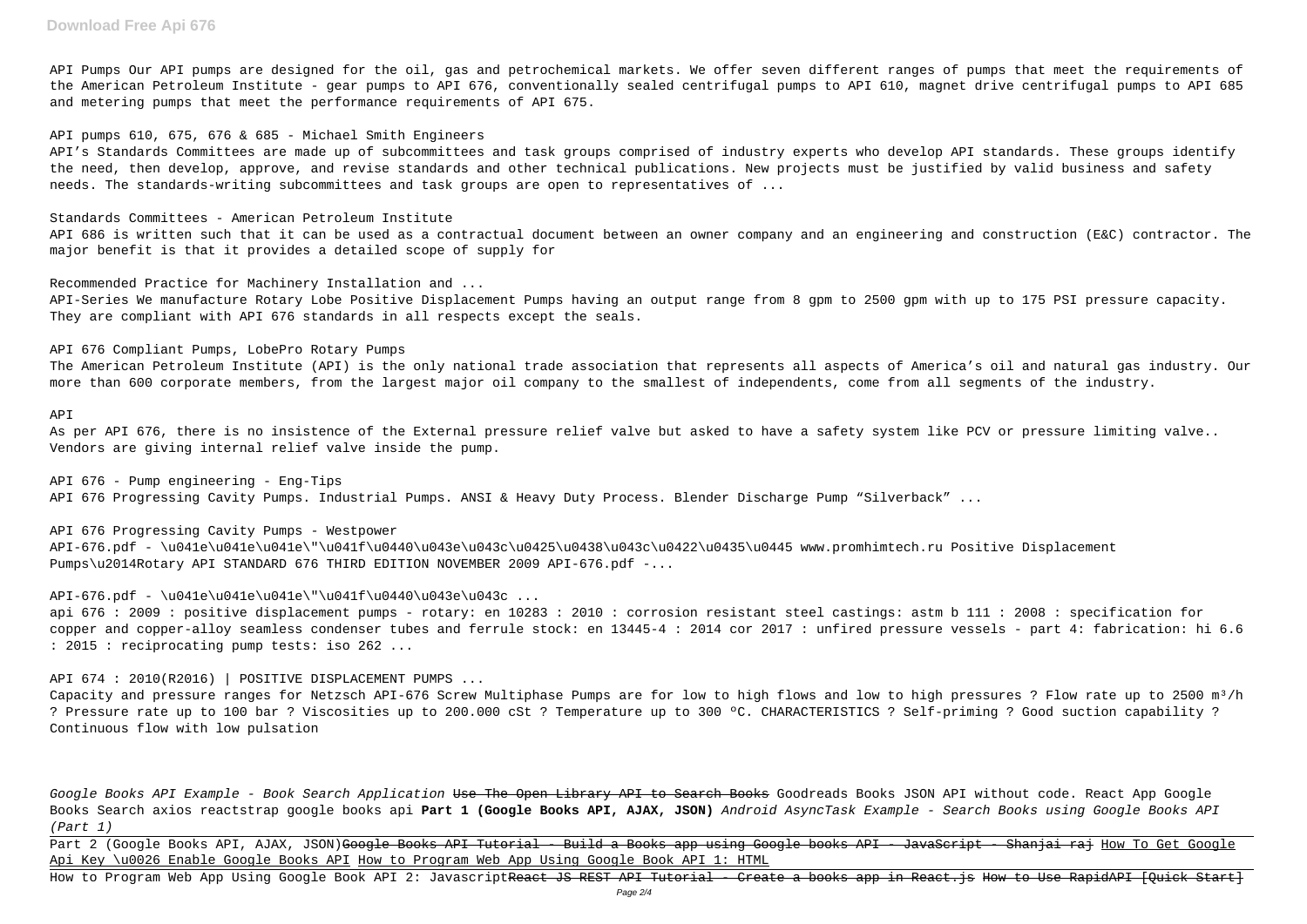— API Discovery to Integration What is an API? Using a Public API for Beginners **jQuery Ajax Tutorial #1 - Using AJAX \u0026 API's (jQuery Tutorial #7)** Build a Recipe App With React | React Tutorial For Beginners The JSON API Spec React Book Search App Using Google Books API V3 Build a Reactjs app with the Google Books API Part #2 - Fetching data and setting state Build a Reactjs app with the Google Books API Part 1 - Component layout REST API concepts and examples **Google Books API Demo - Book Keeper** PowerApp Barcode Scanning books with Google Books API

Ten Words of Wisdom 15BThe Gremlins are attacking the Azure Cosmos DB by Cédric Charlier Api 676

API STD 676 November 1, 2009 Positive Displacement Pumps - Rotary This standard covers the minimum requirements for rotary positive displacement process pumps and pump units for use in the petroleum, petrochemical, and gas industry services. Controlled-volume...

API STD 676 - Positive Displacement Pumps - Rotary ...

API STD 676, 3rd Edition, November 2009 - Positive Displacement Pumps - Rotary This standard covers the minimum requirements for rotary positive displacement process pumps and pump units for use in the petroleum, petrochemical, and gas industry services.

API STD 676 : Positive Displacement Pumps - Rotary API 676 : 2009. Current. Current The latest, up-to-date edition. POSITIVE DISPLACEMENT PUMPS - ROTARY. Publisher: American Petroleum Institute. Published: Available Formats: PDF - English - DRM, Hardcopy - English More Info on product formats. Table of Contents - (Show below) - (Hide below) 1 Scope 2 Normative References ...

API 676 : 2009 | POSITIVE DISPLACEMENT PUMPS - ROTARY ... API 676 references ASME BPVC IX for welding of pressurized parts and AWS D1.1 for structural welding. While ASME IX is customary in Oil&Gas applications, most European workshops are basing their fabrication on ISO standards which result in a quality level at least equal to ASME IX.

API's Standards Committees are made up of subcommittees and task groups comprised of industry experts who develop API standards. These groups identify the need, then develop, approve, and revise standards and other technical publications. New projects must be justified by valid business and safety needs. The standards-writing subcommittees and task groups are open to representatives of ...

Technical Paper: API 676 compliance of progressive cavity ... API 676 covers rotary positive displacement process pumps for use in the petroleum, petrochemical, and gas industry services.

API 676 | AxFlow The API 676 standard for rotary pumps applies primarily to refinery applications and is published by The American Petroleum Institute. In addition, many petroleum companies use this standard for petrochemical plants and several chemical companies use this standard for the

Tuthill and API 676 API 676 API Std 676 (R2015) Positive Displacement Pumps-Rotary, Third Edition. standard by American Petroleum Institute, 11/01/2009. View all product details

API Std 676 (R2015) - Techstreet

PCM Moineau™A pumps meet all the standard requirements of API 676 positive displacement pumps, and are available in a range of materials including carbon steel, stainless steel, duplex steel and super duplex steel. The PCM's API 676 pump features a highly modular design that makes installation, operation and service easier in many applications.

API 676 Pumps | API Pumps | PCM API 676 is the API standard for rotary, positive displacement pumps. The standard provides design criteria for all types of rotary PD pumps. Under the API 676 Standard, there are various codes that define the type of rotary positive displacement pump.

API Pump Type Definitions | Understanding API Standards ...

API Pumps Our API pumps are designed for the oil, gas and petrochemical markets. We offer seven different ranges of pumps that meet the requirements of the American Petroleum Institute - gear pumps to API 676, conventionally sealed centrifugal pumps to API 610, magnet drive centrifugal pumps to API 685 and metering pumps that meet the performance requirements of API 675.

API pumps 610, 675, 676 & 685 - Michael Smith Engineers